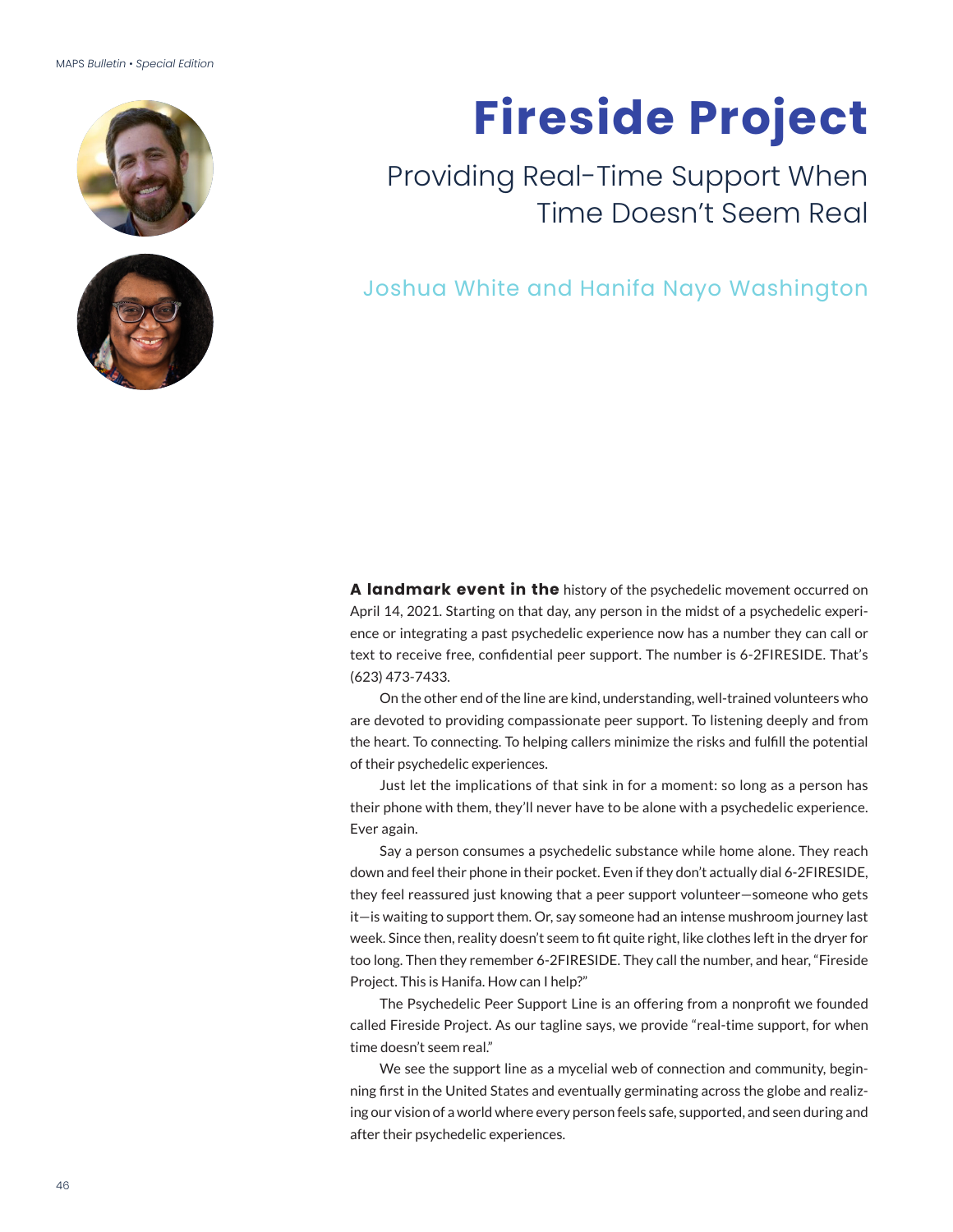Our first six weeks of operation highlight the need for this vital risk-reduction tool. We've had 308 conversations total, which have been evenly split between phone calls and text messages. Our volunteers de-escalated 82 people from psychological distress. In response to our post-call survey, 29 people told us they would have called 911 or gone to the emergency room but for Fireside Project. 88 percent of people expressed that they felt heard, understood, and supported during the conversation, and would recommend Fireside Project to others.

Beyond just the numbers, testimonials paint a vivid picture of the beauty and necessity of this life-saving service. One person expressed: "Sometimes just one rock to cling to can keep you out of the tide before it sweeps you away." Another caller shared this story: "I reached out to Fireside to help me process what had been a very intense and confusing psychedelic experience the week before. The person speaking to me reassured me that what I had experienced was normal and provided a lot of perspective and anecdotal experience sharing to help me grapple with my own experiences in a relatable way. I felt so much better after our call and I appreciated all of the empathy exhibited by the Fireside Project. I came out with a much greater appreciation of my own experience and psychedelics."

We chose the name Fireside Project in part because it evokes feelings of openness and connection, of coming in from the cold to join a community around the fire. But also, at a deeper level, a return to the fireside is a reconnection to a primordial ritual. As long as humans have been humans, we've gathered beside the fire to connect and share stories. To dance and sing. To build community and be in ceremony. To heal together.

Fireside Project's arrival has coincided with a wave of psychedelic decriminalization. We launched on October 28, 2020, only five days before a watershed moment for the psychedelic movement. At the November 3 election, Oregon decriminalized small amounts of all drugs and required the state to develop a regulatory infrastructure for psilocybin-assisted group therapy. On the same day, Washington, D.C. decriminalized all plant-based psychedelics. The following week, California State Senator Scott Wiener announced that he would be introducing a bill to decriminalize psychedelics in California, SB519. We see the Psychedelic Peer Support Line as a risk reduction tool that will play a foundational role in a post-prohibition landscape.

One of the things we've noticed in our conversations about Fireside Project is that people often refer to us as a "hotline" or a "crisis line." But those terms don't quite fit. Yes, we help people having psychedelic crises. But what we offer is much broader. We support people on their journeys of integration. We support people who need real-time support tripsitting others. And we support tripsitters who themselves need to decompress. All of that said, we're not a substitute for pre-trip preparation; it is imperative that people educate themselves about the best risk-reduction practices before they begin their trip.

We hope volunteering on the support line will be one of the most enriching volunteer opportunities ever to exist in the psychedelic movement. Our volunteers work at least one four-hour shift per week and commit to one year of service. That's over 200 hours per year per volunteer. During our pilot year, we'll offer approximately 11,000 hours of psychedelic peer support! Each volunteer has completed a training program curated by our Co-Founder and Support Line Director, Adam Rubin. The training included experiential components as well as presentations on topics such as the art of holding space, understanding psychedelics, creating a culture of belonging, and integration.